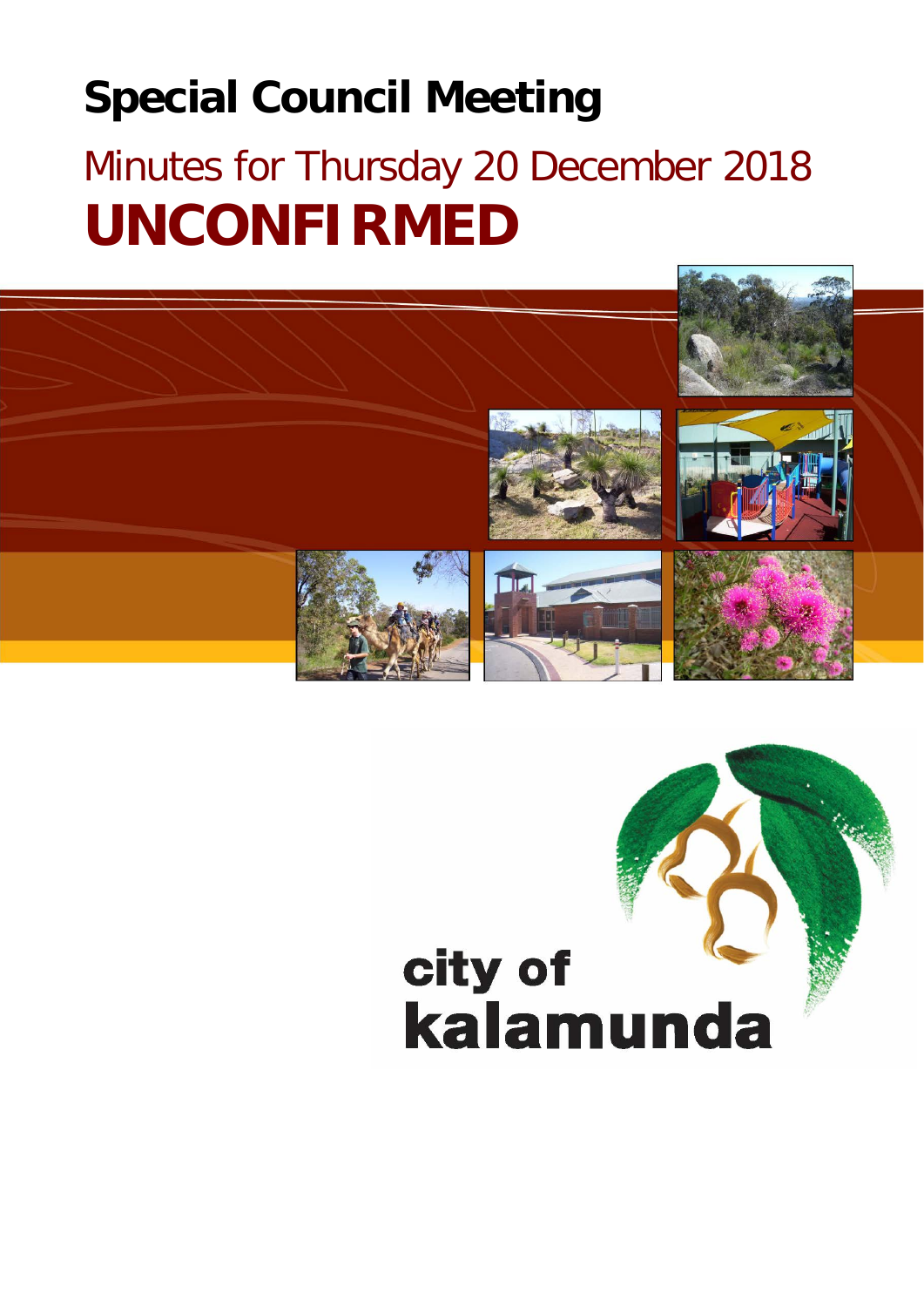# **INDEX**

| 2. Attendance, Apologies and Leave of Absence Previously Approved  3                      |  |
|-------------------------------------------------------------------------------------------|--|
|                                                                                           |  |
|                                                                                           |  |
|                                                                                           |  |
|                                                                                           |  |
|                                                                                           |  |
|                                                                                           |  |
| 8.1.1. Chief Executive Officer Performance Review 2017-2018: Reasons for the Decision  12 |  |
|                                                                                           |  |
|                                                                                           |  |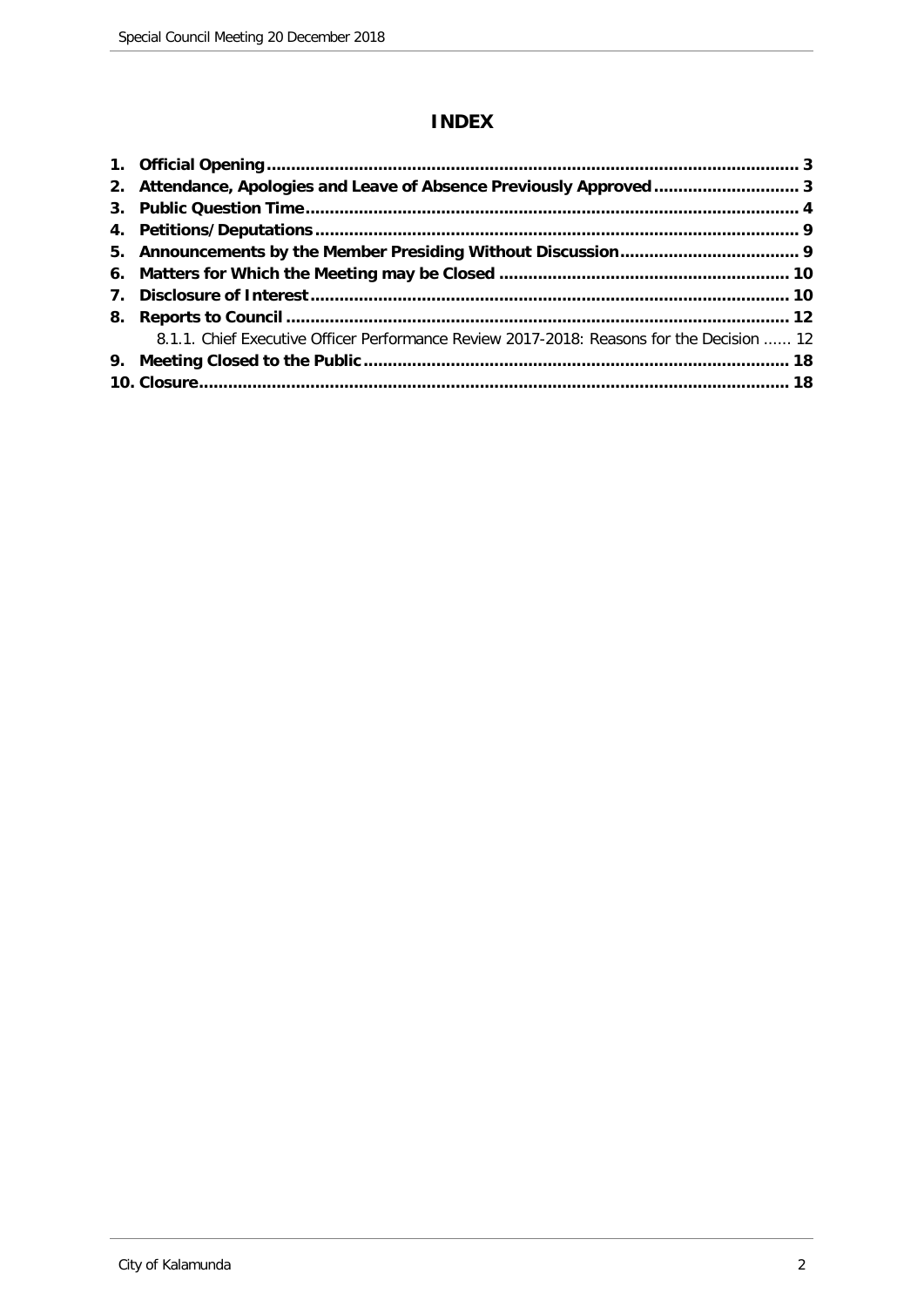# <span id="page-2-0"></span>**1. Official Opening**

The Presiding Member opened the meeting at 5.05pm and welcomed Councillors, Staff and Members of the Public Gallery.

# **2. Attendance, Apologies and Leave of Absence Previously Approved**

# **Councillors**

**South East Ward** John Giardina - (Mayor) (Presiding Member) Michael Fernie Geoff Stallard **South West Ward** Lesley Boyd Allan Morton Brooke O'Donnell

# **North West Ward**

Sara Lohmeyer Dylan O'Connor **North Ward** Cameron Blair Kathy Ritchie Margaret Thomas

### **Members of Staff**

**Chief Executive Officer** Rhonda Hardy

### **Executive Team**

Gary Ticehurst - Director Corporate Services Brett Jackson- Director Asset Services Peter Varelis - Director Development Services Simon Di Rosso - General Counsel

#### **Management Team**

Virginia Miltrup - Manager People Services Nicole O'Neill - Manager Customer & Public Relations

# **Administration Support**

Kristy Lisle - Legal & Governance Assistant to General Donna McPherson - Executive Research Officer to Chief Executive Officer

# **Members of the Public -** 186

### **Members of the Press** - 1

#### **Apologies** Cr David Almond - North West Ward

# **Leave of Absence Previously Approved** - Nil.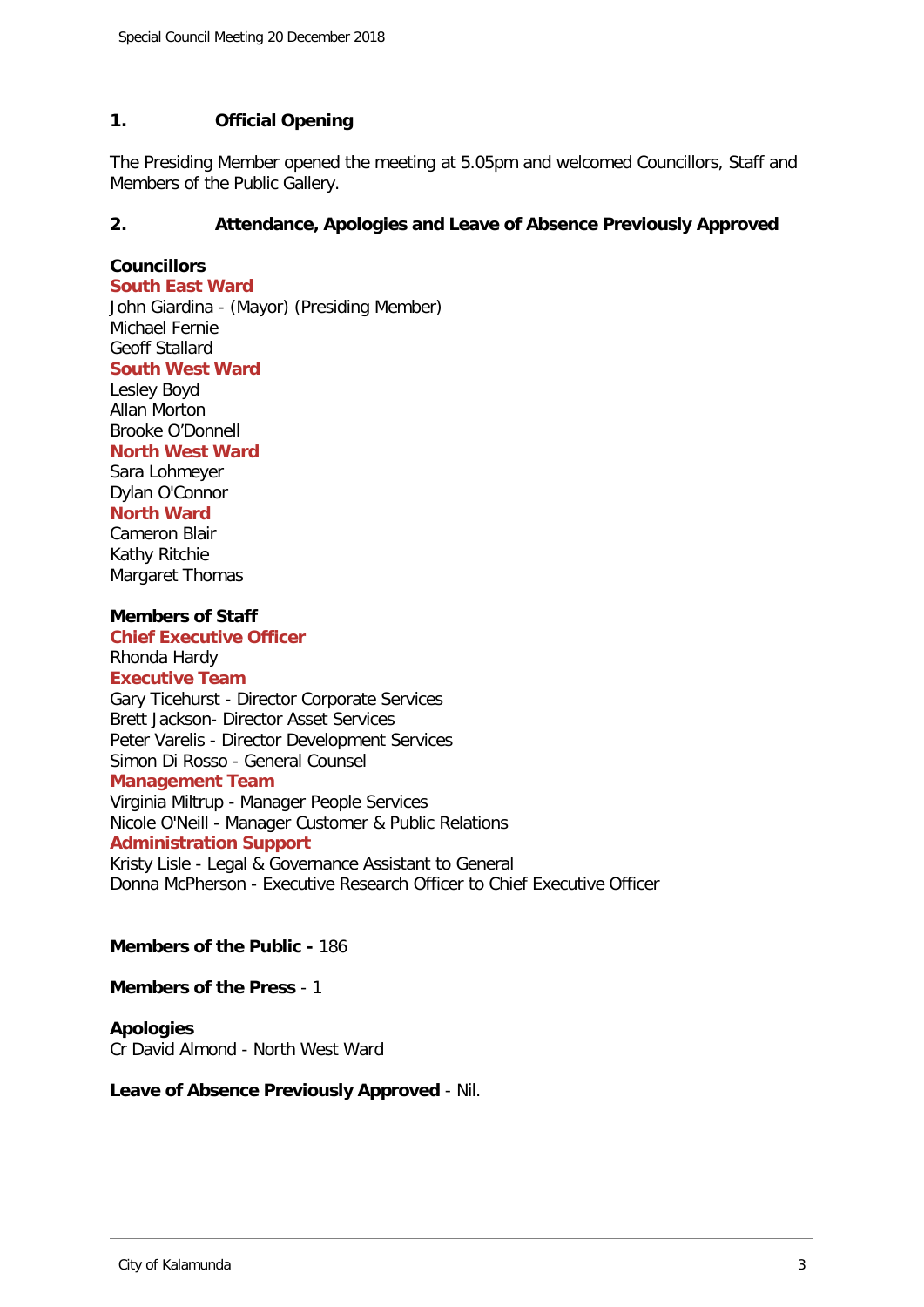# <span id="page-3-0"></span>**3. Public Question Time**

A period of not less than 15 minutes is provided to allow questions from the gallery on matters relating to the functions of this meeting. For the purposes of Minuting, these questions and answers will be summarised.

3.1 Mack McCormack – 81 Aldersyde Road, Piesse Brook – Owner of Chalet Rigi Q1: If the Mayer's position is being questioned in regard to whether he should stand down on acting on legal advice, should not all council members who were involved in that decision-making process on acting on that legal advice also stand down?

Response by the Mayor

A1: The motion that was put forward was not through legal advice, but since that day, I have had legal advice. The motion stands, and there is no problem with that. There is a technicality. What we are dealing with tonight are the reasons why. According to our General Council I cannot answer legal questions.

- 3.2 Peter Bolden 55A Snowball Road, Kalamunda. Question to the General Counsel, Simon Di Rosso
	- Q1. When were you made aware of decision to sack CEO?
	- Q2. Were you informed before or after the fact?
	- Q3. Were you asked for advice as to whether due process has been followed, and if so, what advice did you give?

Response from General Counsel

- A1. Approximately 12.15am on 19 December 2018.
- A2. After.
- A3. I was not asked to give legal advice.
- 3.3 Shayne Silcox 17 Grenville Road, Gooseberry Hill
	- Q1. Were councillors given any legal advice regarding the impacts and effects of the motion to terminate the CEO of Kalamunda?
	- Q2. Did all councillors have the opportunity to fully consider the legal and risk implications to the City before they resolved to terminate the CEO?
	- Q3. Were all councillors fully briefed equally about the motion to terminate the CEO before the motion was put, or only a portion of elected members caucused prior to the meeting, and if so – why?
	- Q4. Why did Council not give reasons for the termination?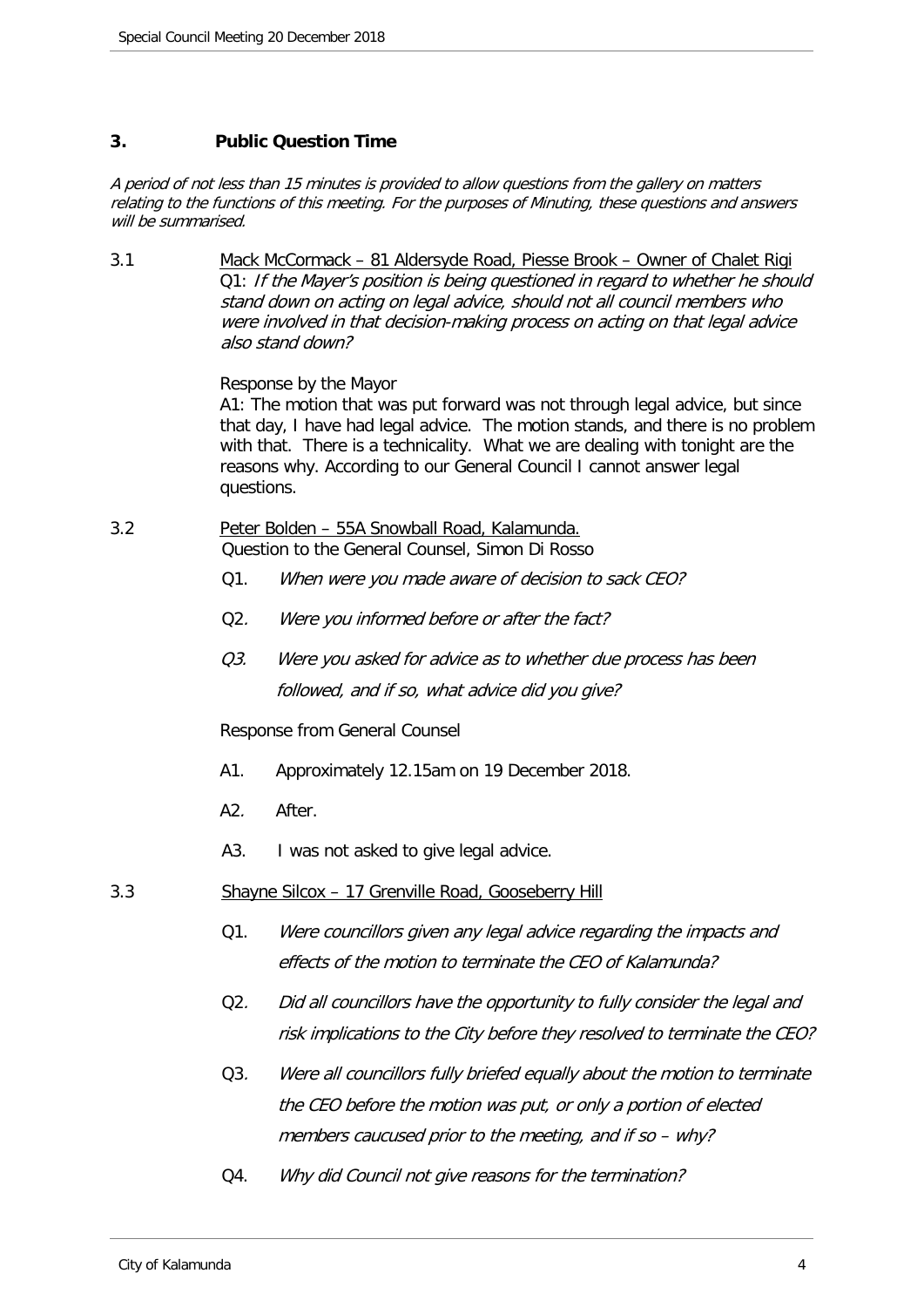Q5. Do you feel that, as Council, that you have exercised procedural fairness and given the CEO an opportunity to defend herself in this matter and do councillors realise the damage to the City's image in what can only be seen as a heartless exercise four days before Christmas?

Response from the Mayor

- A1. No.
- A2. No.
- A3. I will say No, but I can say that there has been over a period of time some disquiet amongst councillors, but I have said to the CEO in the past that if there were seven councillors that came to me with concerns, I would be knocking on her door and that is basically what happened.
- A4. That was an oversight, not intentional, and we are here tonight to resolve that.
- A5. I disagree with you, it is never a good time to terminate any officer, and this is not something that Council will ever take likely, in view of the fact CEO and I go back seven years. I have supported the CEO continually right up to the decision. I felt the CEO had ample opportunity to respond. We have been through two CEO reviews, but this goes back and there has been plenty opportunity for CEO to come good through KPI's and Council saw fit to terminate the CEO contract. Do you think the CEO should have been involved further, I thought sufficient involvement in prior meetings.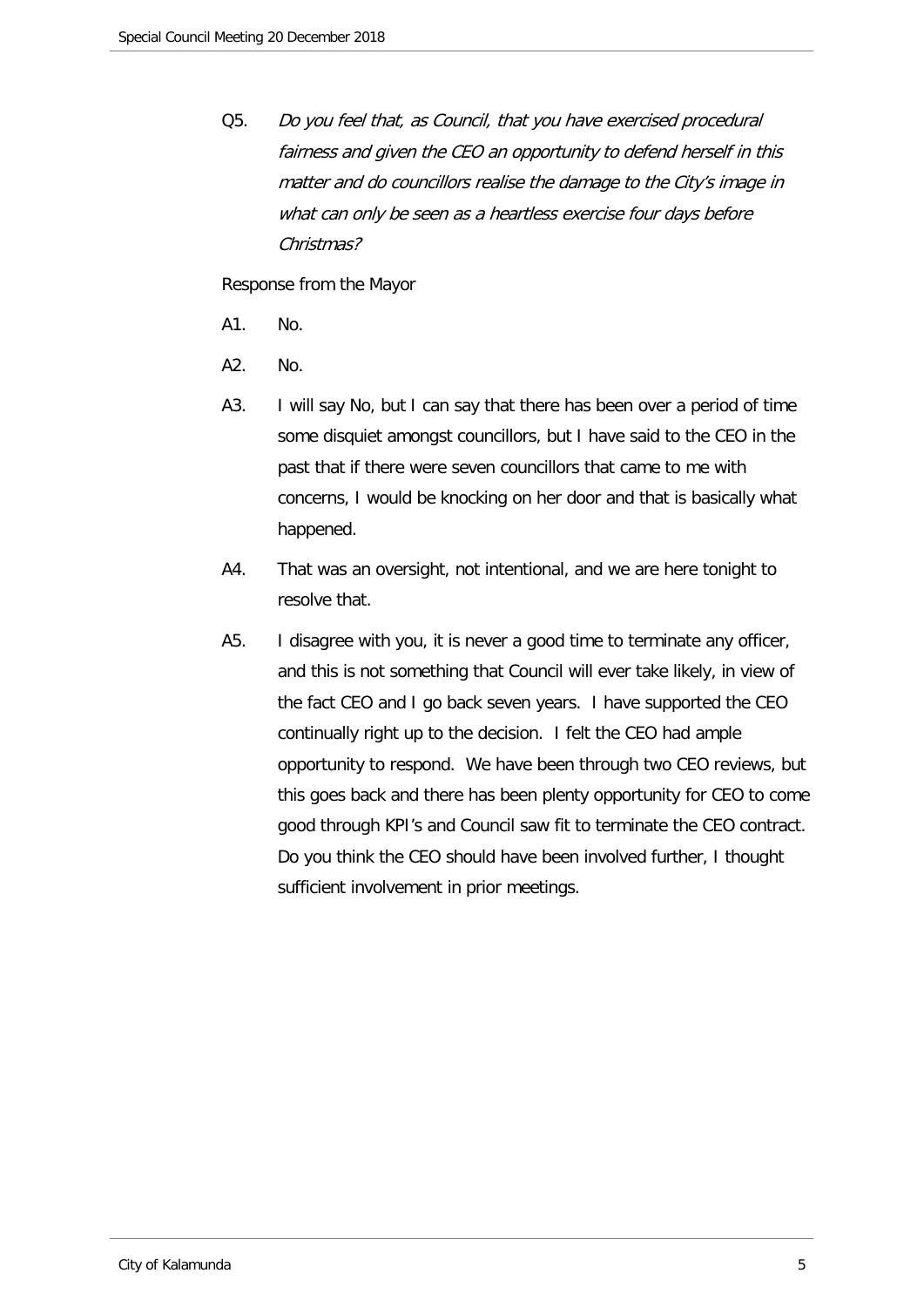#### 3.4 Peter Marklew – 19 Whistlepipe Court, Forrestfield

Q1. What is the financial impact of the decision to terminate the CEO to ratepayers?

Q2. What awards has the CEO won in relation to her leadership, her role within Local Government, or anything else she has done or presented with the City of Kalamunda?

Q3. Has the CCC been in contact with the City since the termination?

Response from the Director Corporate Services

A1. Approximately \$300,000

Response from Chief Executive Officer

A2. The City in the time I have been here has won a significant amount of awards for innovation, with the water harvesting system. Recently the City has also won Gold for Tourism. With tourism, we have won awards for Parks and Leisure. We have won awards for engineering developments. A range of awards that we have won over the years for the work the fantastic officers of this City do. Personally, I have won an award – Meritorious Award of Local Government Professionals, so I was recognised this year as being a leading Local Government Professional across that industry. Last year I was a finalist in the Telstra Women's Business Awards.

Response from the Director Corporate Services

A3. Yes

3.5 Stephen Lock - 16 Johnson Place, Wattle Grove

Q1. Has this had anything to do with industrialisation of Wattle Grove South, any fallout?

Response from the Mayor

A1. No.

# 3.6 Tracy Destree - 39 Byron Road, Kalamunda

Q1. Regarding the motion OCM 266/2018 passed on 18 December 2018, in drafting the motion, did the Mayor seek legal advice on the compliance of the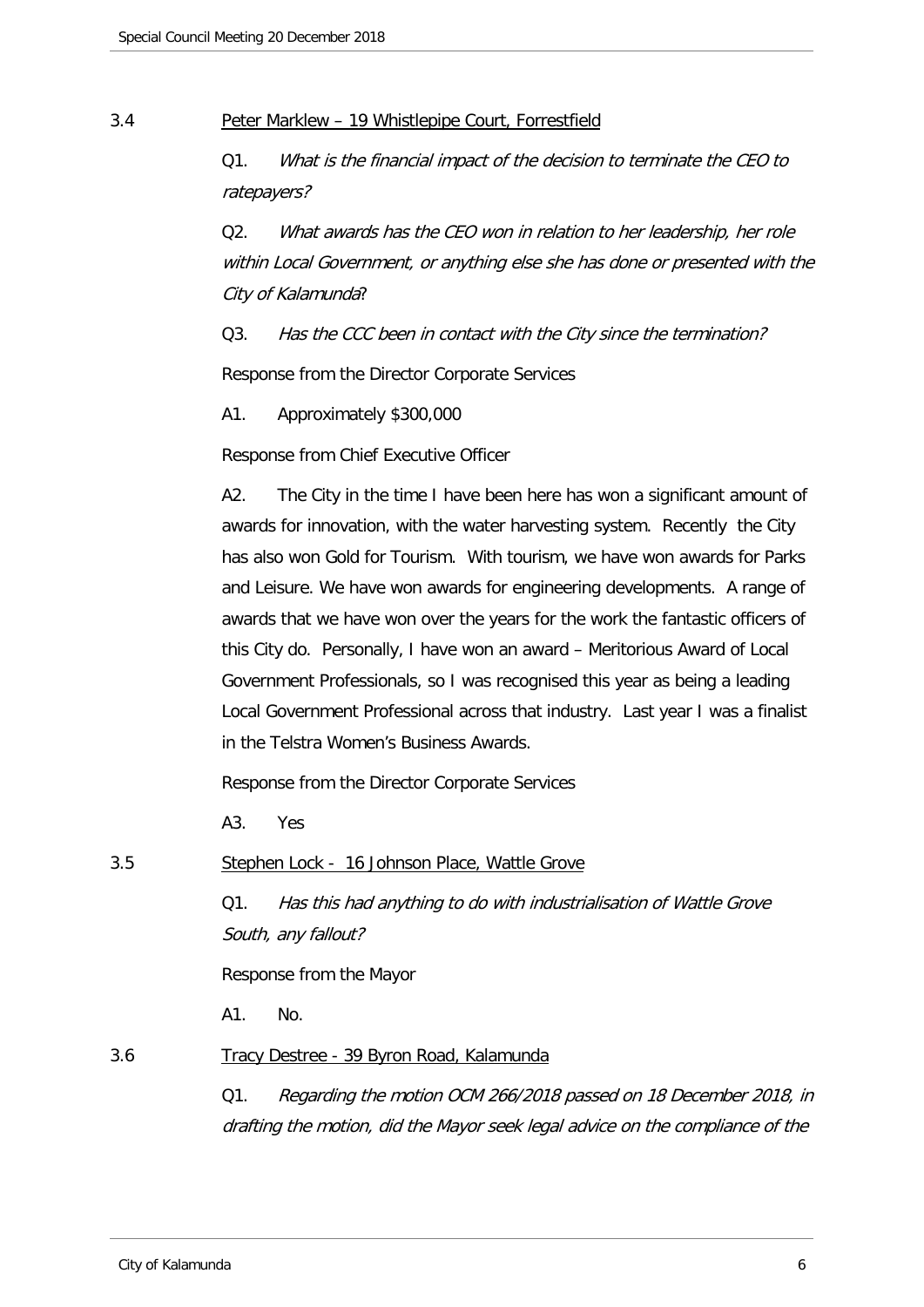content to the motion. Was the advice internal or external independent advice?

Q2. Can the Acting CEO clarify if advice was provided specifically in relation to this question as there is a conflict between General Counsel'sresponse and the Mayor's.

Q3. Given the content of the report and it is unfortunate the draft motion is not available to all to review, are you of the view that items 4 and 6 in that motion, that relate to Council actually engaging a consultant and providing direct actions on staff is in fact compliant with the Local Government Act? The questions relate to Council directly engaging a consultant and as you are aware, Council does not have a budget nor does it have authority to expend money – it provides direction to the CEO of the local government authority to do that. The other question relates to activities and engagements that the Mayor and Council do with staff, again in the absence of directing a CEO. My question is are you of the view that is compliant with the Local Government Act? I think the report before you proves this has not been the case.

Response from Mayor

A1. I did not seek advice at all. Once the motion was put and won, our General Counsel was asked to come. He read the motion and he said that it was okay. The CEO was here also. There was no other confirmation of that motion being scrutinised by a legal person, no.

Response by Director Corporate Services

- A2. I cannot provide clarifications, for two reasons:
- A2 i. I was not acting CEO, and
- A2 ii. I was not here at the time the meeting took place as myself and other directors had left for the day.

#### Response from Mayor

A2. I will say that the following day I met at an Executive meeting, my deputy was here also. I was met by a Governance gentleman, who said that the thing missing off my motion was that we had not given reasons. Nothing else has been said that the motion was incorrect, that we got about two minutes to five this afternoon.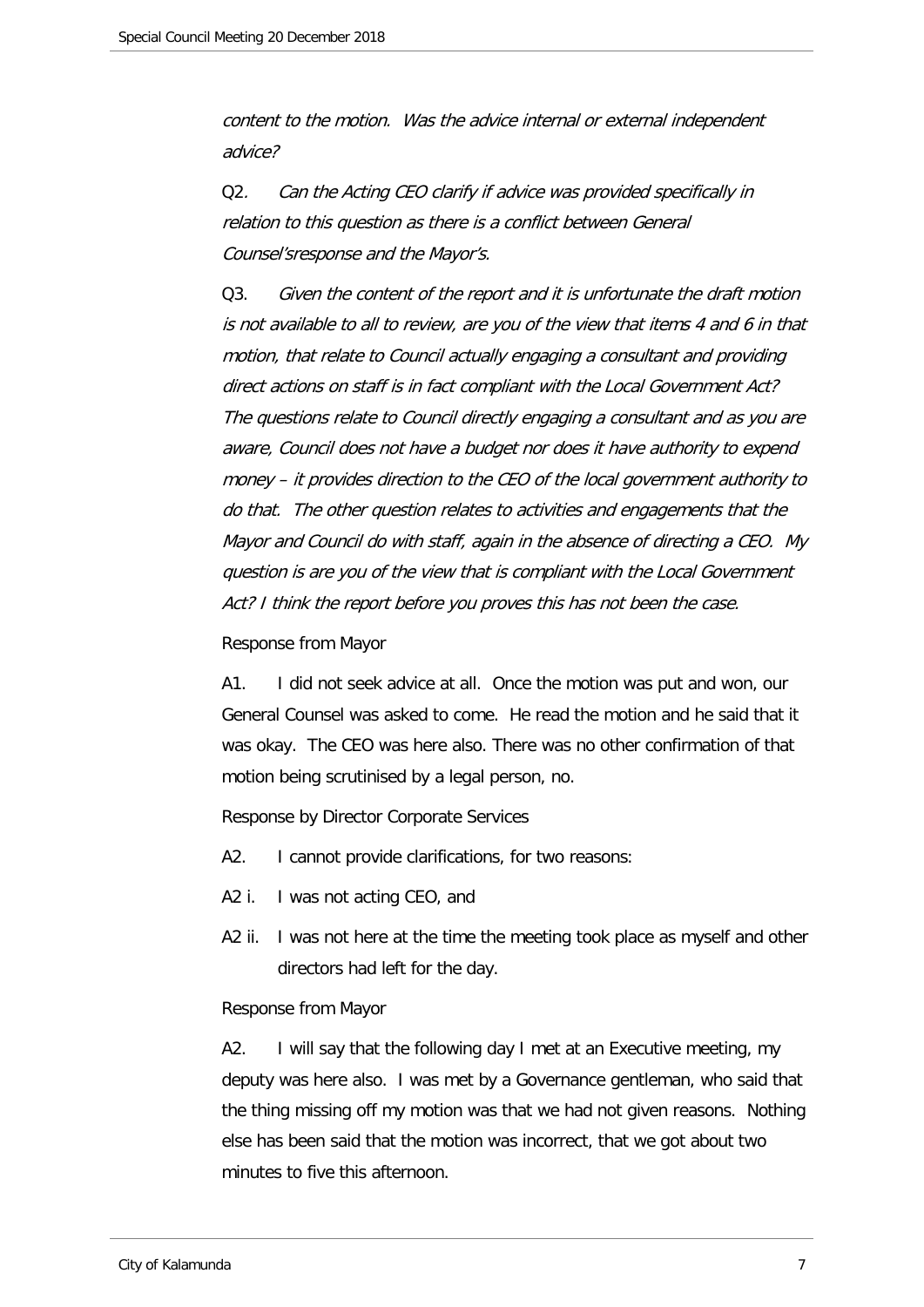A3. As far as I am concerned, what we do as a Council complies with the Local Government Act. The report before us today I wish I had the report this morning, but I was unable to see General Counsel before 3pm today so I have had to go and seek advice from somewhere else.

Reply – General Counsel

A3. Mr Mayor, I will say, to clarify and clear the record, I was not asked to give legal advice, after or before that motion to Council and nor did I tell you that motion was correct.

Response by Cr O'Connor:

Mr Mayor, as an attendee of that meeting can I clarify a point that has been raised? Legal Counsel informed us that a motion passed on Tuesday night was invalid and said we need to hold a meeting tonight because the reasons were not attached.

Mayor:

Correct, that is the only reason, not what we have before us tonight. It has only to do with what he believes now is that the motion is invalid. If it is to do with other than what we are here to do this evening – to give a reason – I think I should have been told that motion was invalid for other reasons

General Counsel:

As you will see in the report of this evening, external legal advice has been sought and provided. The reason the report is drafted in such a manner is on the basis of that legal advice.

#### 3.7 Lex Barnett - 160 St Georges Terrace Perth

Q1. I have a great deal of respect for you, the elected members, your Executive and staff who I rate as some of the best in Local Government. Are the Mayor and councillors aware of how highly respected their CEO is in the broader community and the value she brings to the quality and reputation of the City's overall administrative operation? I have worked with this Council, and been a regular observer of her broader industry involvement through participation in property industry discussion in local government forums, CEO groups and the like, and I have always found the CEO to be a staunch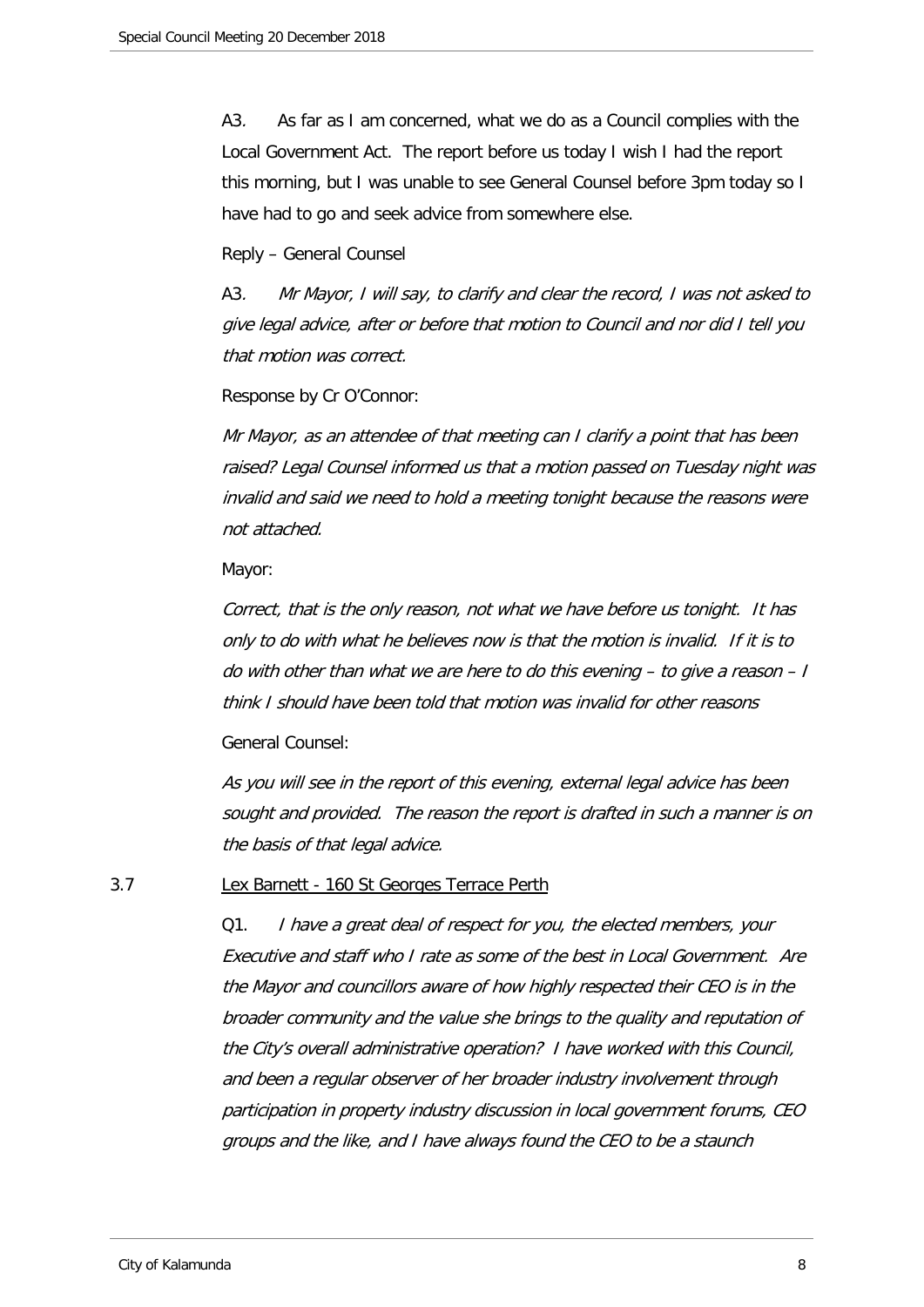<span id="page-8-0"></span>campaigner for the interests of the City of Kalamunda and a great advocate for its achievements.

Q2. Do the members genuinely believe they will be able to recruit a person who will carry out the CEO's role more effectively and represent the City's interests more strongly than the current CEO? I do work with most local governments in metropolitan area, and without wanting to labour the point, I find your current CEO as one of the best.

### Response from Mayor

A1. Are we aware that our CEO has done good work amongst where she travels, either doing speeches or presentations, I have no doubt, and that is why Rhonda has been here so long, and as I said my decision was not made easily to do what I had to do, to vote the way I did.

A2. No doubt, there are many other CEO's out there that can do what Rhonda does, or better, Mr Silcox here this evening – I have greatest admiration for that guy. I have no doubt that there is always better and there are worse, but I am sure we can.

# **4. Petitions/Deputations**

- 4.1 Mack McCormack 81 Aldersyde Road, Piesse Brook gave a deputation.
- 4.2 Warwick Carter 6 Vetiver Link, Atwell. Former Director Development Services gave a deputation.
- 4.3 Tony Fowler 10 Marie Way, Kalamunda gave a deputation.
- 4.4 Kevin Bennett 782 Welshpool Road East, Wattle Grove gave a deputation.
- 4.5 Rhonda Diana Hardy 5 Springhill Place, Two Rocks gave a deputation.
- 4.6 Dick Lovegrove 41 Brentwood Road, Wattle Grove gave a deputation.
- 4.7 Sue Bilich 34 Worrell Ave, High Wycombe gave a deputation.
- 4.8 Roy Walker 12 Collins Road, Kalamunda gave a deputation.
- 4.9 Caroline Babbage 84 Union Road, Carmel gave a deputation.

#### **5. Announcements by the Member Presiding Without Discussion**

5.1 Nil.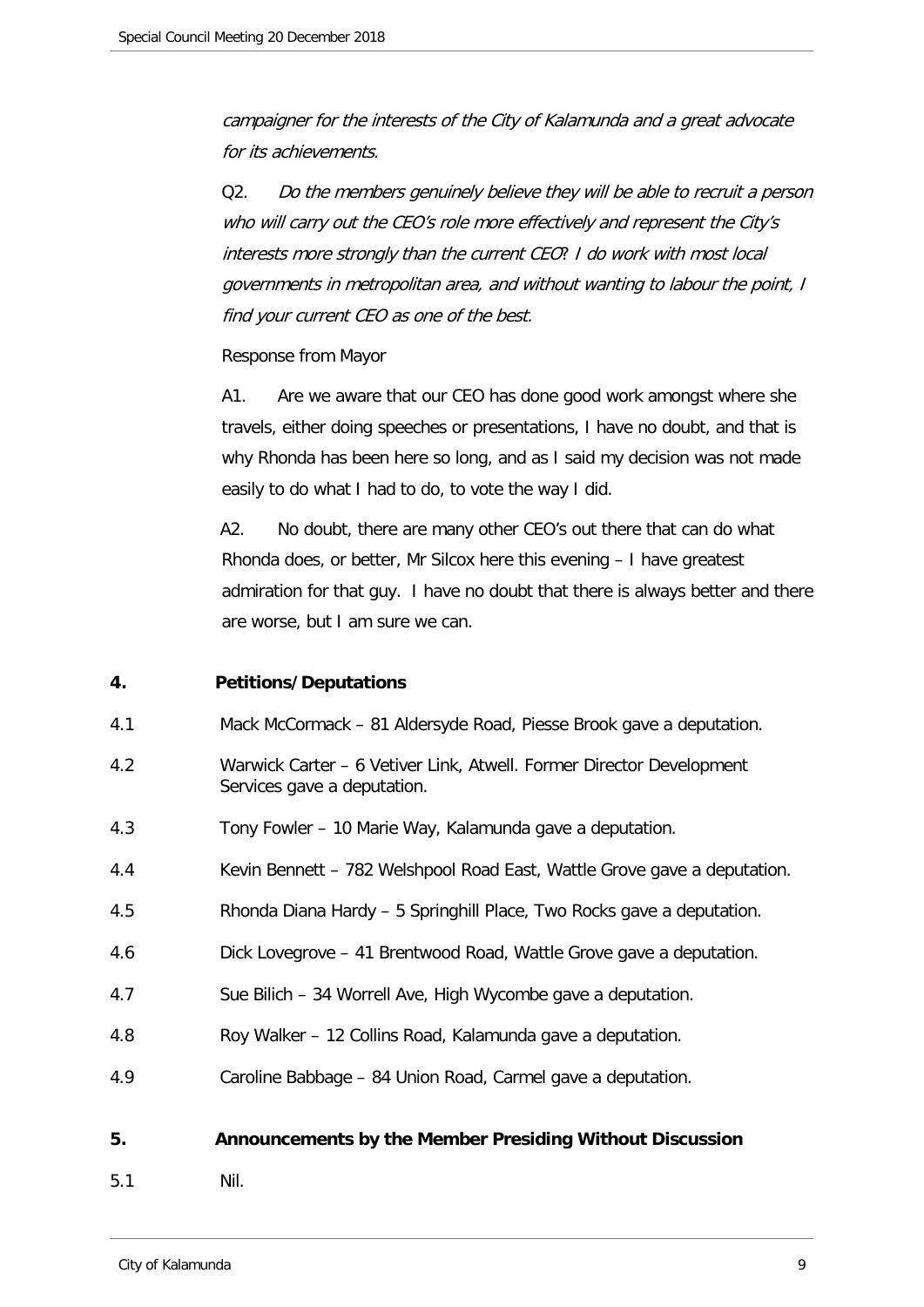# <span id="page-9-0"></span>**6. Matters for Which the Meeting may be Closed**

6.1 Nil.

# **7. Disclosure of Interest**

# **7.1. Disclosure of Financial and Proximity Interests**

- a. Members must disclose the nature of their interest in matter to be discussed at the meeting. (Section 5.56 of the Local Government Act 1995.)
- b. Employees must disclose the nature of their interest in reports or advice when giving the report or advice to the meeting. (Section 5.70 of the Local Government Act 1995.)
- 7.1.1 The Chief Executive Officer, Rhonda Hardy, declared a direct financial interest in Item 8.1.1 Chief Executive Officer Performance Review 2017-2018: Reasons for the Decision as the Report is in relation to her Contract of Employment.

# **7.2. Disclosure of Interest Affecting Impartiality**

- a. Members and staff must disclose their interest in matters to be discussed at the meeting in respect of which the member or employee had given or will give advice.
- 7.2.1 Nil.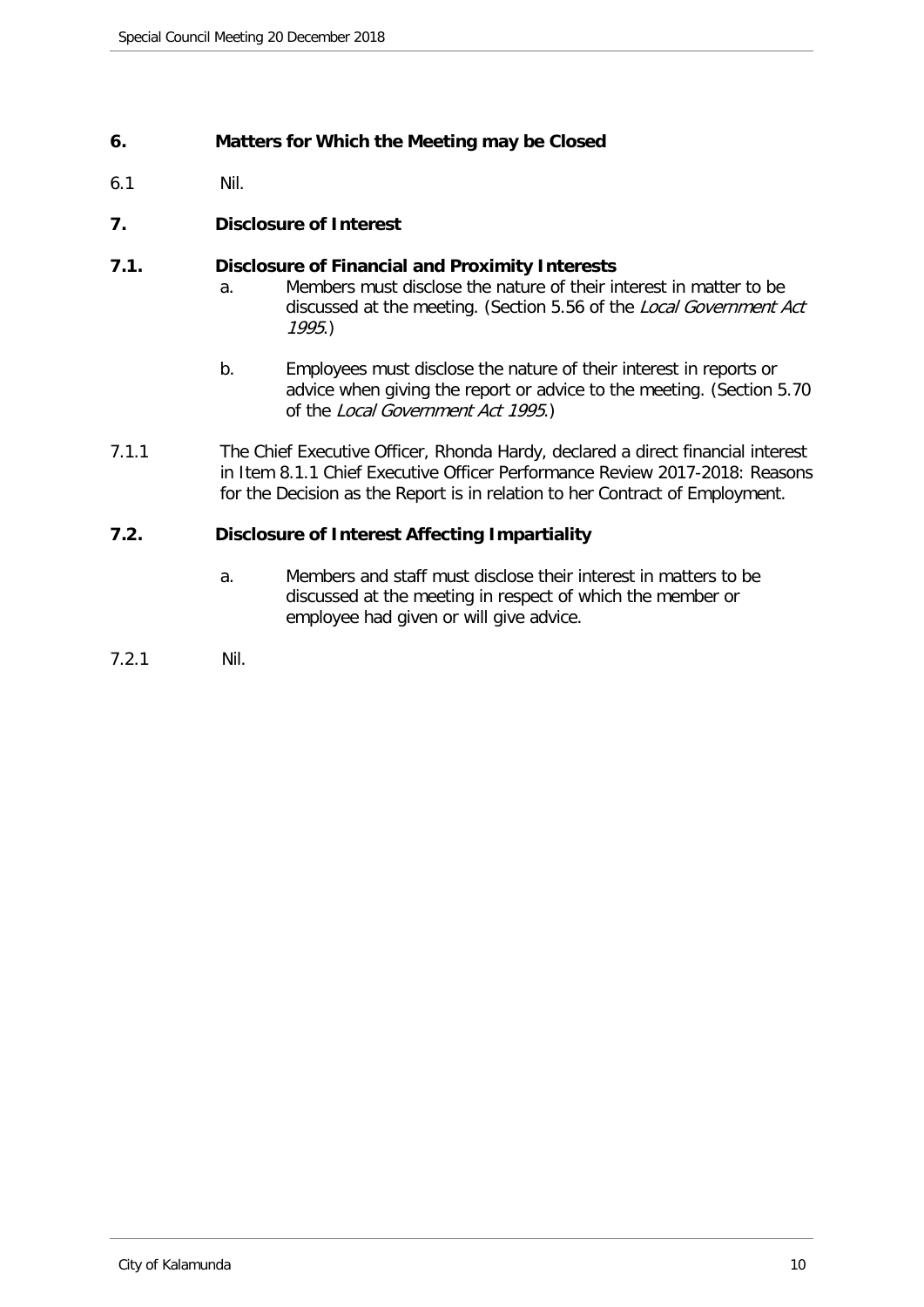The meeting sought advice from General Counsel as to whether the matter should be considered in the presence of the CEO and not behind closed doors. General Counsel advised this is a decision of Council. A motion to consider the matter behind closed doors was put and did not receive a mover therefore lapsed.

Reason for Confidentiality: Local Government Act 1995 (WA) Section 5.23 (2) (a) - "a matter affecting an employee or employees."

### RESOLVED OCM 268/2018

That Council consider Item 8.1.1 Chief Executive Officer Performance Review 2017-2018: Reasons for Decision in the presence of the Chief Executive Officer.

Moved: **Cr Sara Lohmeyer**

Seconded: **Cr Cameron Blair**

Vote: For For Against **Cr Michael Fernie Cr John Giardina Cr Geoff Stallard Cr Lesley Boyd Cr Allan Morton Cr Brooke O'Donnell Cr Sara Lohmeyer Cr Dylan O'Connor Cr Cameron Blair Cr Kathy Ritchie Cr Margaret Thomas**

# **CARRIED (10/1)**

The Meeting was advised by the CEO the Mayor had received a letter from the CEO's external legal representative and this matter should be brought to the attention of all Elected Members. A motion was put to the vote to adjourn the meeting to provide Elected Members the opportunity to receive this correspondence.

#### RESOLVED OCM 269/2018

That Council adjourn the meeting.

Moved: **Cr Geoff Stallard**

Seconded: **Cr Lesley Boyd**

Vote: **CARRIED UNANIMOUSLY (11/0)**

The meeting was adjourned at 6.33pm.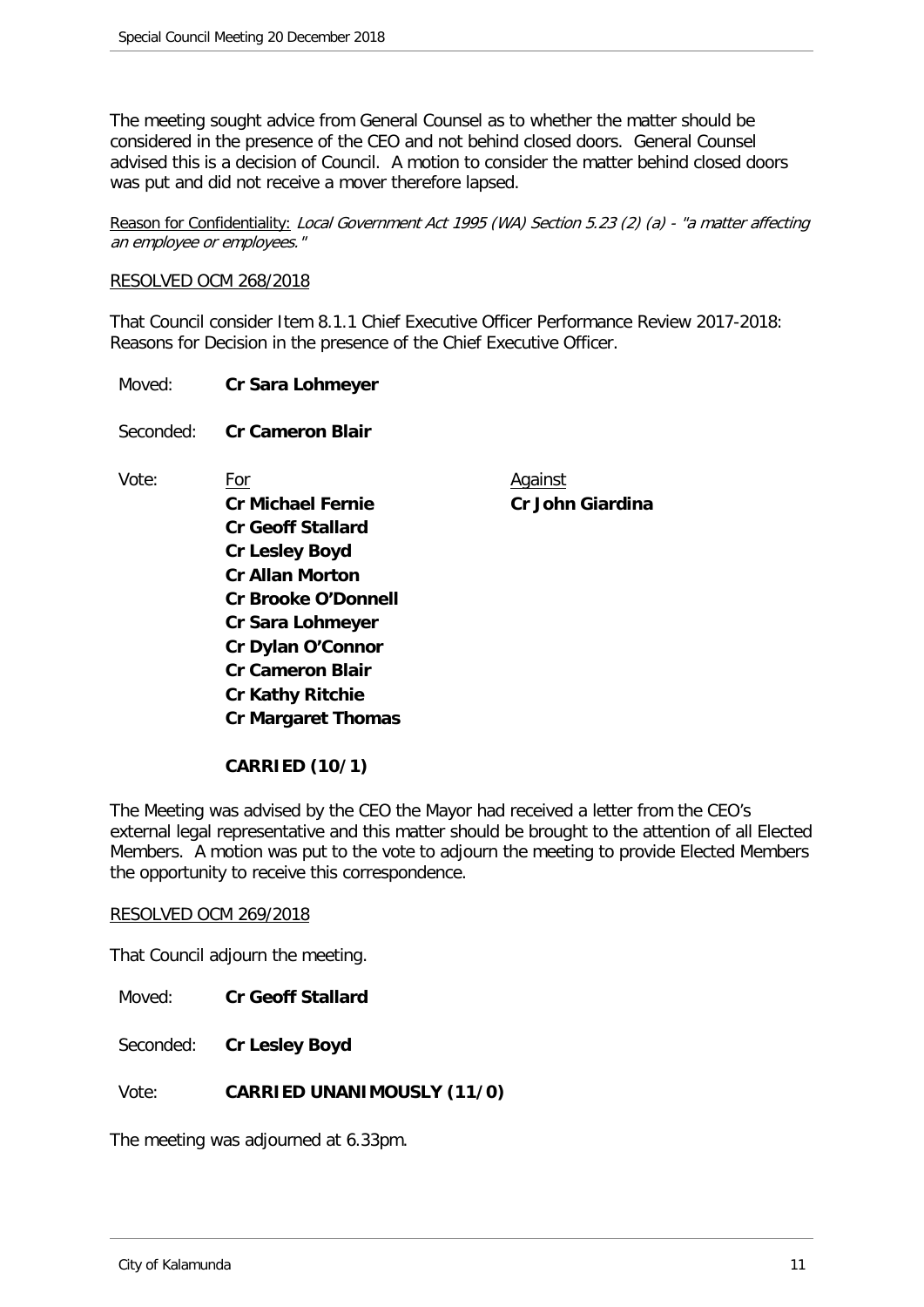#### <span id="page-11-0"></span>RESOLVED OCM 270/2018

That Council recommence the meeting following an adjournment.

| Moved:       | <b>Cr Margaret Thomas</b>                                     |
|--------------|---------------------------------------------------------------|
|              | Seconded: Cr Sara Lohmeyer                                    |
| Vote:        | <b>CARRIED UNANIMOUSLY (11/0)</b>                             |
| 8.           | <b>Reports to Council</b>                                     |
| <b>Q</b> 1 1 | <u> Chief Evecutive Officer Derformance Deview 2017-2018:</u> |

# **8.1.1. Chief Executive Officer Performance Review 2017-2018: Reasons for the Decision**

#### Declaration of financial / conflict of interests to be recorded prior to dealing with each item.

The Chief Executive Officer, Rhonda Hardy, declared a direct financial interest in Item 8.1.1 Chief Executive Officer Performance Review 2017-2018: Reasons for the Decision as the Report is in relation to her Contract of Employment.

| Previous Items       | Item 10.5.5 OCM 18 December 2018 |                                                                                                                                          |  |  |
|----------------------|----------------------------------|------------------------------------------------------------------------------------------------------------------------------------------|--|--|
| Directorate          | Office of the CEO                |                                                                                                                                          |  |  |
| <b>Business Unit</b> | <b>Chief Executive Officer</b>   |                                                                                                                                          |  |  |
| File Reference       | 2.00344                          |                                                                                                                                          |  |  |
| Applicant            | Nil.                             |                                                                                                                                          |  |  |
| Owner                | Nil.                             |                                                                                                                                          |  |  |
| <b>Attachments</b>   | 1.<br>2.                         | Memo to Acting CEO and Councillors - 19.12.2018<br>[8.1.1.1]<br>Local Government (Administration) Regulations<br>1996 - Reg 11 [8.1.1.2] |  |  |
|                      |                                  |                                                                                                                                          |  |  |

#### **EXECUTIVE SUMMARY**

- 1. The purpose of this report is to recommend to Council that it should rescind resolution OCM 266/2018 of 18 December 2018, as passed, on the basis that:
	- a) it is not compliant with Regulation 11(da) of the Local Government (Administration) Regulations 1996 (WA) insofar, amongst other things, it does not provide reasons of any kind for Council determining in a manner entirely opposite to the officer recommendation of that report, to terminate the employment of the Chief Executive Officer, which creates a serious risk to the City; and
	- b) further to the above, resolution OCM 266/2018 does not accord with the principles of merit, equity or fairness as prescribed in section 5.40 of the Local Government Act 1995 (WA).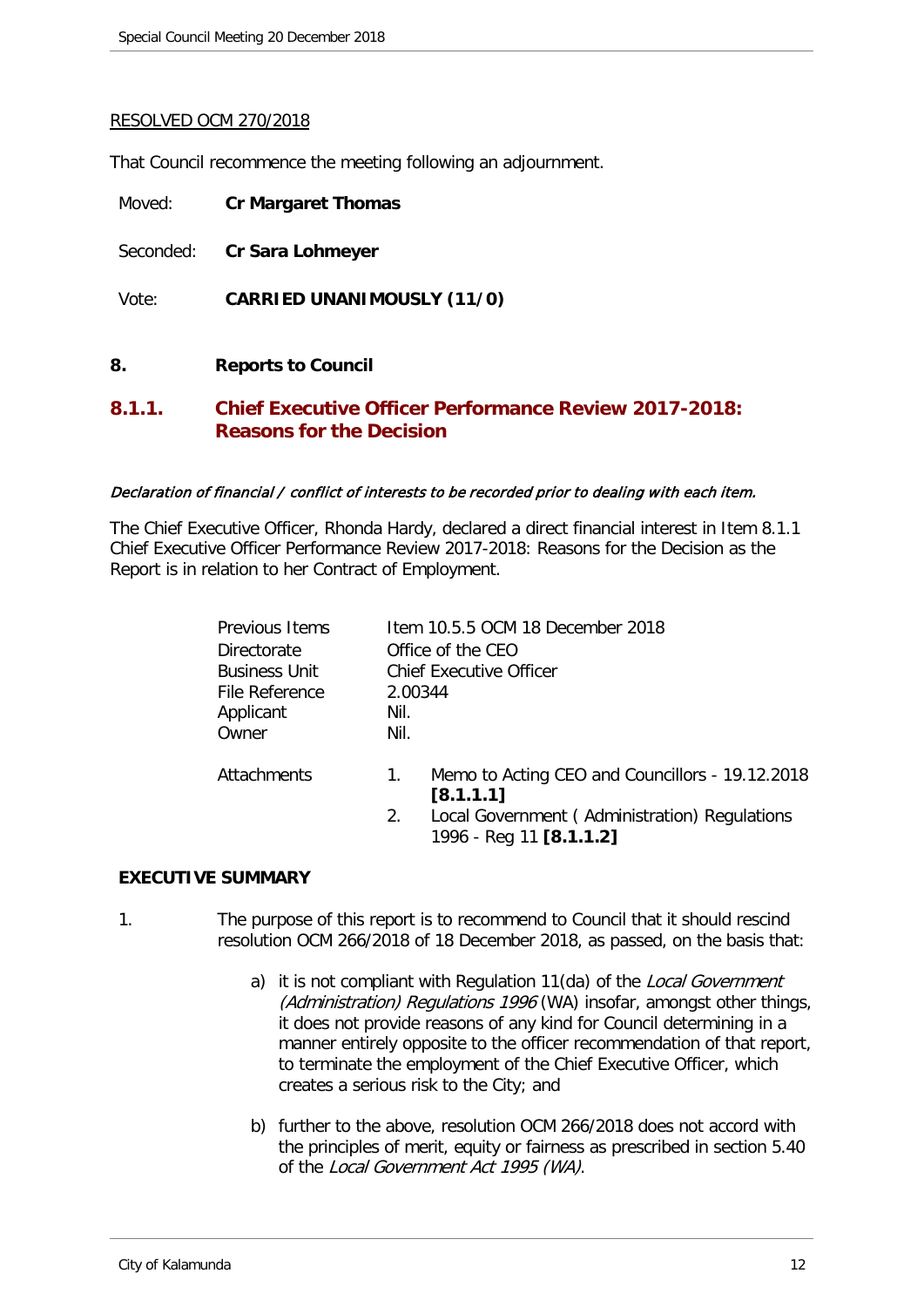- 2. Alternatively, Council may choose to provide reasons for resolution OCM 266/2018 which would accord with Regulation 11(da) of the Local Government (Administration) Regulations 1996, however in doing so, Council must be aware that such a process, in circumstances where OCM 266/2018 is entirely opposite to the officer's recommendation, would still cause Council to arguably be in breach of the principles of merit, equity or fairness as prescribed in section 5.40 of the Local Government Act 1995 (WA).
- 3. It is recommended that Council opt to rescind OCM 266/2018 for the reasons stated above, however, an alternative is provided for Council's consideration.

# **BACKGROUND**

- 4. Council at the OCM considered report 10.5.5 Chief Executive Officer's Performance Review 2017-2018 and resolved through an Alternative Motion to cease the employment of the City's Chief Executive Officer. No written reasons for the decision were provided to the City's Chief Executive Officer, or provided at all for the purposes of minuting.
- 5. Regulation 11(da) of the Local Government (Administration) Regulations 1996 requires written reasons for each decision made at the meeting that is significantly different from the relevant written recommendation of a committee or an employee.
- 6. The City received legal advice on the following questions:
	- 1. whether Council must provide written reasons for its decision to resolve to terminate the Chief Executive Officer's contract at the OCM, as an alternative decision to the Officer's Recommendation in the OCM agenda;
	- 2. whether Council should deal with this at either a Special Council Meeting (SCM), or at the next Ordinary Council Meeting in February 2019; and
	- 3. if a SCM is called, whether the SCM should be called in sufficient time for Public Notice of the time, date and purpose of the meeting to be provided, which would allow the public to speak at the meeting.

# **DETAILS**

7. Details of the advice received in relation to these questions is provided in Confidential Attachment 1.

# 8. **Reasons for the Decision**

It is clear that there is a legal requirement for the Council to record its reasons where it has not followed the relevant officer's recommendation. The relevant officer's recommendation was not followed and as such, in accordance with Regulation 11(da) of the Local Government (Administration) Regulations 1996, reasons for the decision are required to be provided.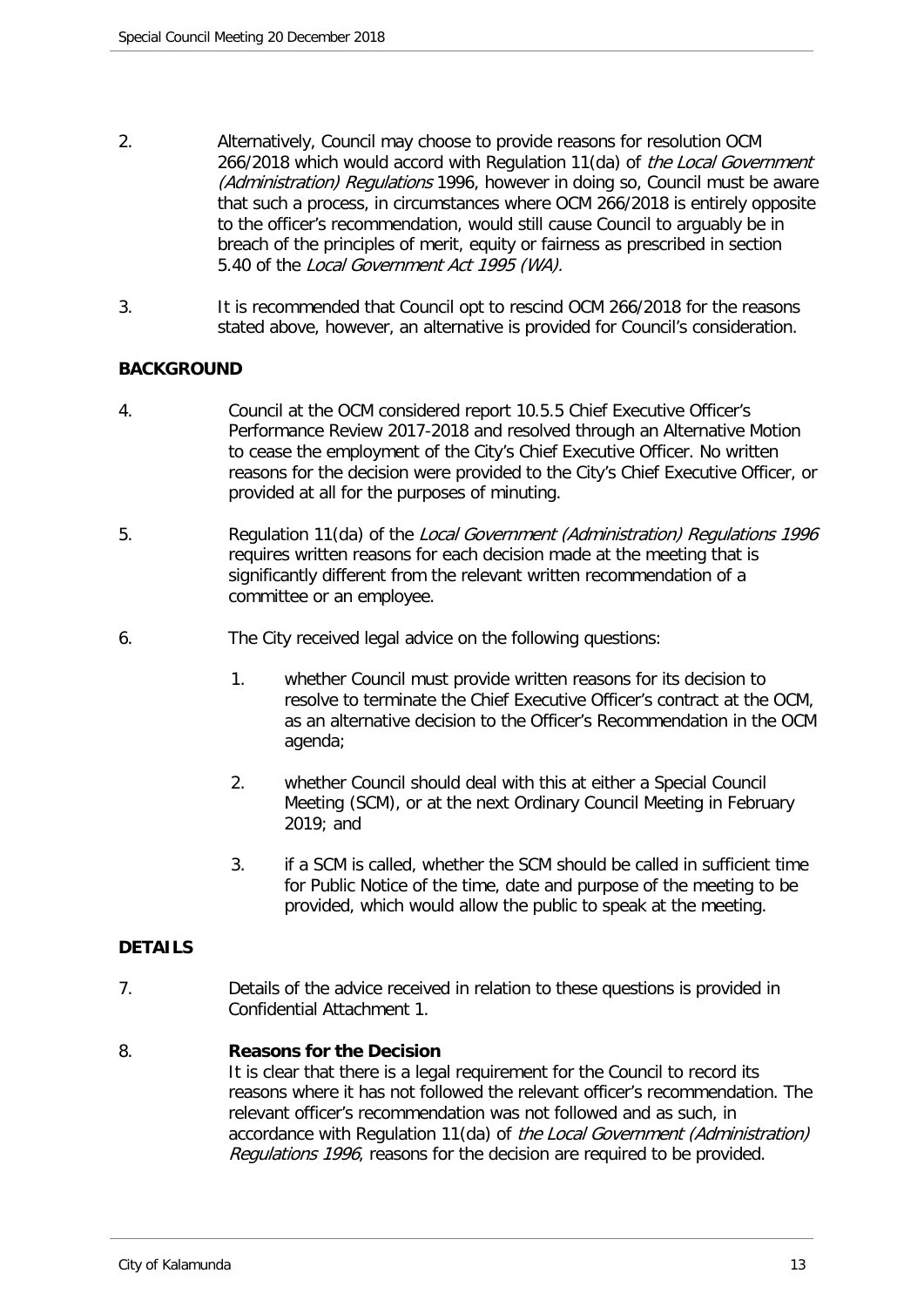# **STATUTORY AND LEGAL CONSIDERATIONS**

- 9. Section 5.25(1)(f) of the Local Government Act 1995.
- 10. Regulation 11(da) of the Local Government (Administration) Regulations.

# **POLICY CONSIDERATIONS**

11. Nil.

# **COMMUNITY ENGAGEMENT REQUIREMENTS**

# **Internal Referrals**

12. Nil.

# **External Referrals**

13. The City received external legal advice on this matter.

# **FINANCIAL CONSIDERATIONS**

14. Termination of the CEO's Contract will incur significant cost to the City.

# **STRATEGIC COMMUNITY PLAN**

# **Strategic Planning Alignment**

15. Kalamunda Advancing Strategic Community Plan to 2027

# **Priority 4: Kalamunda Leads**

**Objective 4.1** - To provide leadership through transparent governance. Strategy 4.1.1 - Provide good governance. Strategy 4.1.2 - Build an effective and efficient service-based organisation.

# **SUSTAINABILITY**

# **Social Implications**

16. Nil.

# **Economic Implications**

17. Nil.

# **Environmental Implications**

18. Nil.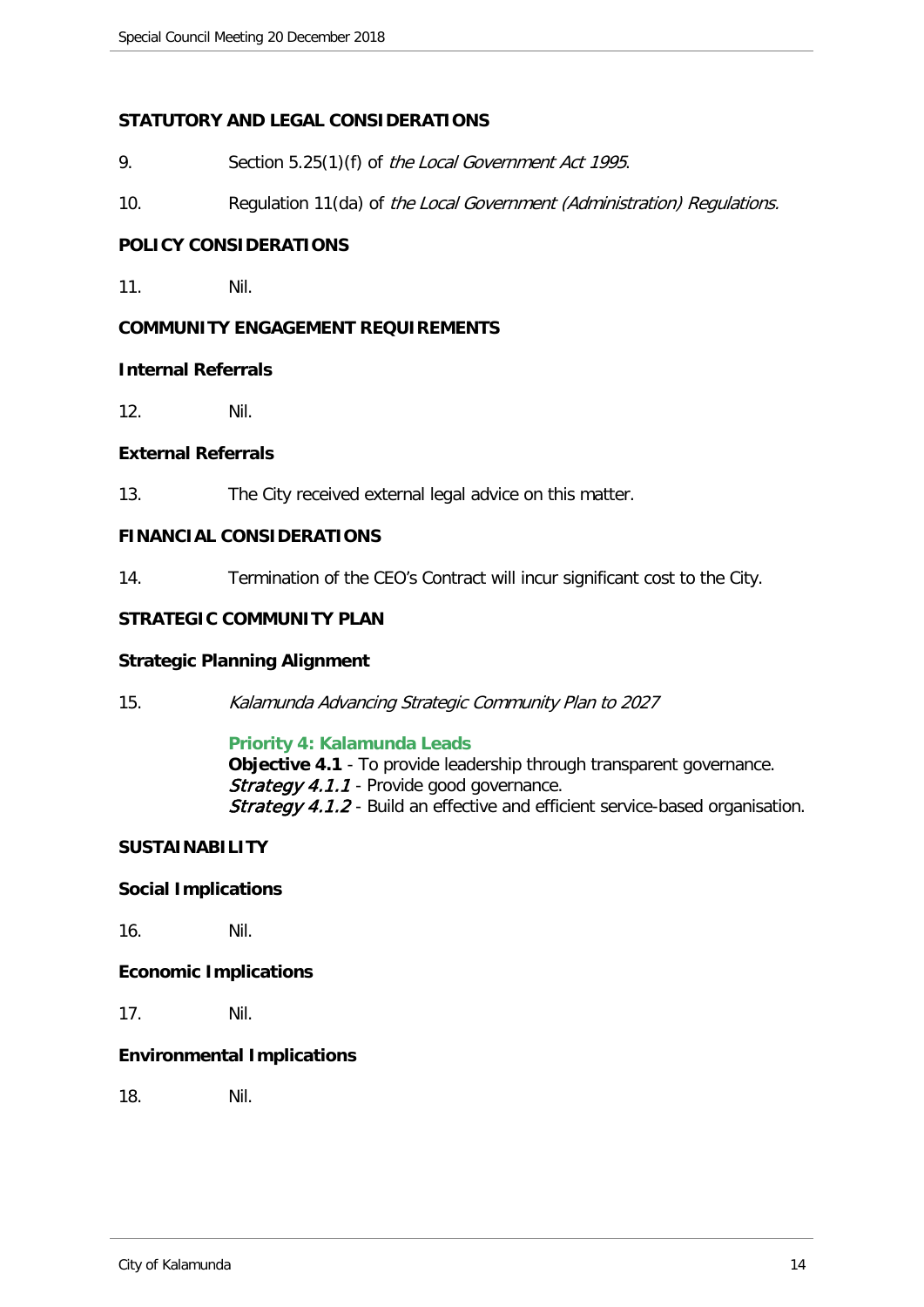# **RISK MANAGEMENT CONSIDERATIONS**

| 19. | <b>Risk:</b> The current decision of Council is subject to external investigation   |             |         |  |  |  |
|-----|-------------------------------------------------------------------------------------|-------------|---------|--|--|--|
|     | and legal challenge as a result of non-compliance with Regulation 11(da) of         |             |         |  |  |  |
|     | the Local Government (Administration) Regulations 1996.                             |             |         |  |  |  |
|     | Likelihood                                                                          | Consequence | Rating  |  |  |  |
|     | <b>Almost Certain</b>                                                               | Major       | Extreme |  |  |  |
|     | <b>Action/Strategy</b>                                                              |             |         |  |  |  |
|     | Rescind OCM 266/2018, or alternatively provide detailed reasons for the             |             |         |  |  |  |
|     | same.                                                                               |             |         |  |  |  |
|     |                                                                                     |             |         |  |  |  |
| 20. | <b>Risk:</b> Termination of the CEO's Contract will result in significant financial |             |         |  |  |  |
|     | cost requiring Council to undertake budget review.                                  |             |         |  |  |  |
|     | Likelihood                                                                          | Consequence | Rating  |  |  |  |
|     | Likely                                                                              | Significant | High    |  |  |  |
|     | <b>Action/Strategy</b>                                                              |             |         |  |  |  |
|     | Provide Council with advice on how to manage the budget impact.                     |             |         |  |  |  |
|     |                                                                                     |             |         |  |  |  |
| 21. | <b>Risk:</b> Reputational damage if the community is not provided with clear and    |             |         |  |  |  |
|     | concise reasons that supports the OCM decision.                                     |             |         |  |  |  |
|     | Likelihood                                                                          | Consequence | Rating  |  |  |  |
|     | Likely                                                                              | Significant | High    |  |  |  |
|     | <b>Action/Strategy</b>                                                              |             |         |  |  |  |

Council provide written reasons for the decision.

# **OFFICER COMMENT**

22. The City repeats paragraphs 1-3 and 4-5.

# **Voting Requirements: Absolute Majority**

# **RESOLVED OCM 271/2018**

**That Council:**

**RESCIND its Resolution OCM 266/2018 of 18 December 2018, as passed, on the basis that:**

- **a) it is not compliant with Regulation 11(da) of the** Local Government (Administration) Regulations 1996 **(WA) insofar as it does not provide reasons of any kind; and**
- **b) given the above, does not accord with the principles of merit equity or fairness as prescribed in section 5.40 of the** Local Government Act 1995 (WA)**.**

Moved: **Cr Dylan O'Connor**

Seconded: **Cr Cameron Blair**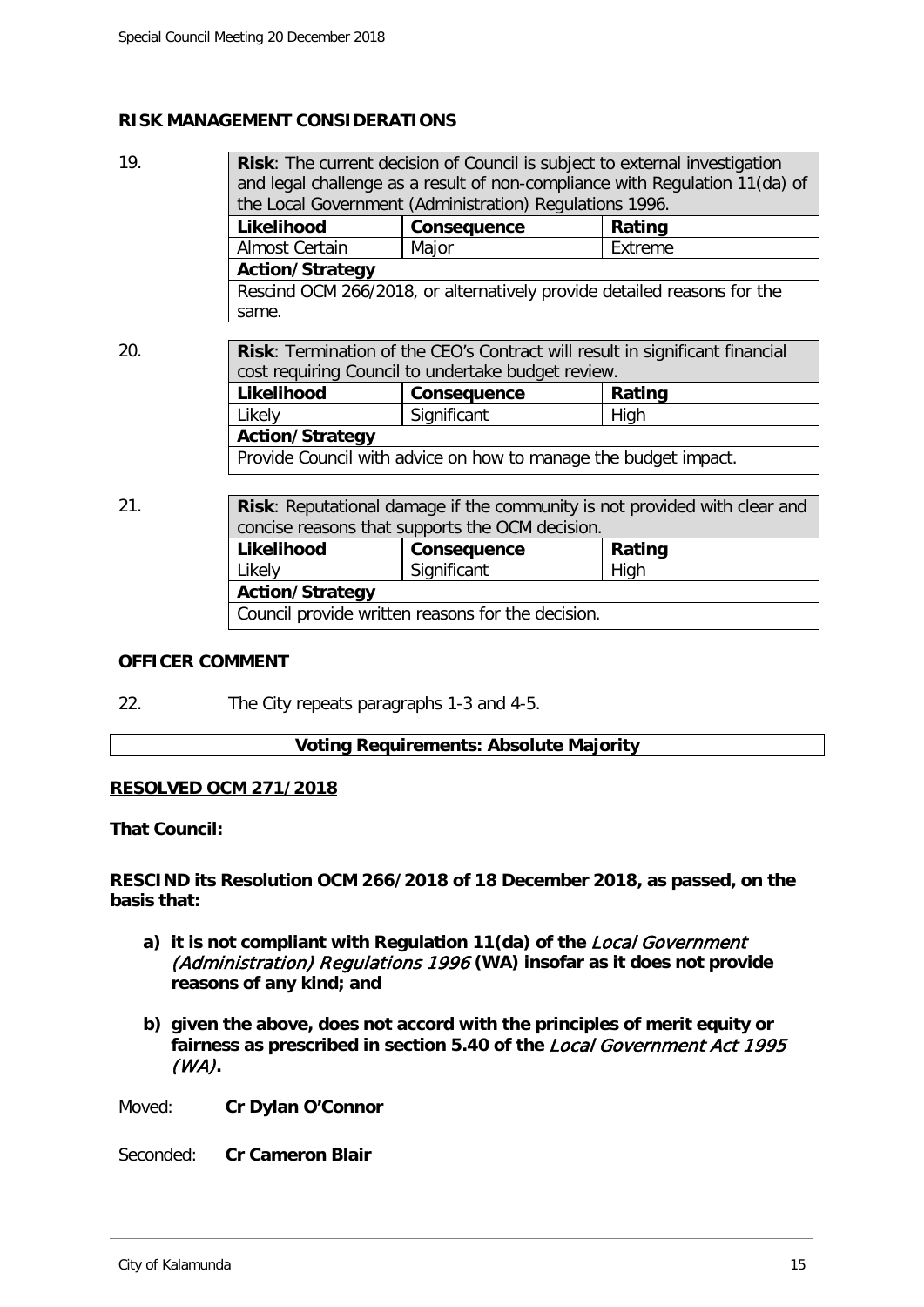Supported: **Cr Sara Lohmeyer** and **Cr Kathy Ritchie**, combined therefore, being at least 1/3 of the number of offices (whether vacant or not) of members of the Council pursuant to Regulation 10(1)(b) of the Local Government (Administration) Regulations 1996 (WA).

# Vote: **CARRIED UNANIMOUSLY/ABSOLUTE MAJORITY (11/0)**

OR

That Council

PROVIDES written reasons to accompany the alternate motion and subsequent decision regarding Item 10.5.5 Chief Executive Officer's Performance Review 2017-2018 of the 18 December 2018 Ordinary Council Meeting to achieve compliance with Regulation 11(da) of Local Government (Administration) Regulations 1996:

 $1.$   $\frac{1}{\sqrt{2}}$ 

 $2.$ 

 $3.$ 

Moved:

Seconded:

Vote: **Not voted upon given resolution OCM 271/2018.**

# **Voting Requirements: Simple Majority**

#### RESOLVED OCM 272/2018

That Council:

Request the Chief Executive Officer re-present the Chief Executive Officer's Performance Review Report and supporting Key Performance Indicators by 15 April 2019.

Moved: **Cr Geoff Stallard**

Seconded: **Cr Lesley Boyd**

Vote: **CARRIED UNANIMOUSLY (11/0)**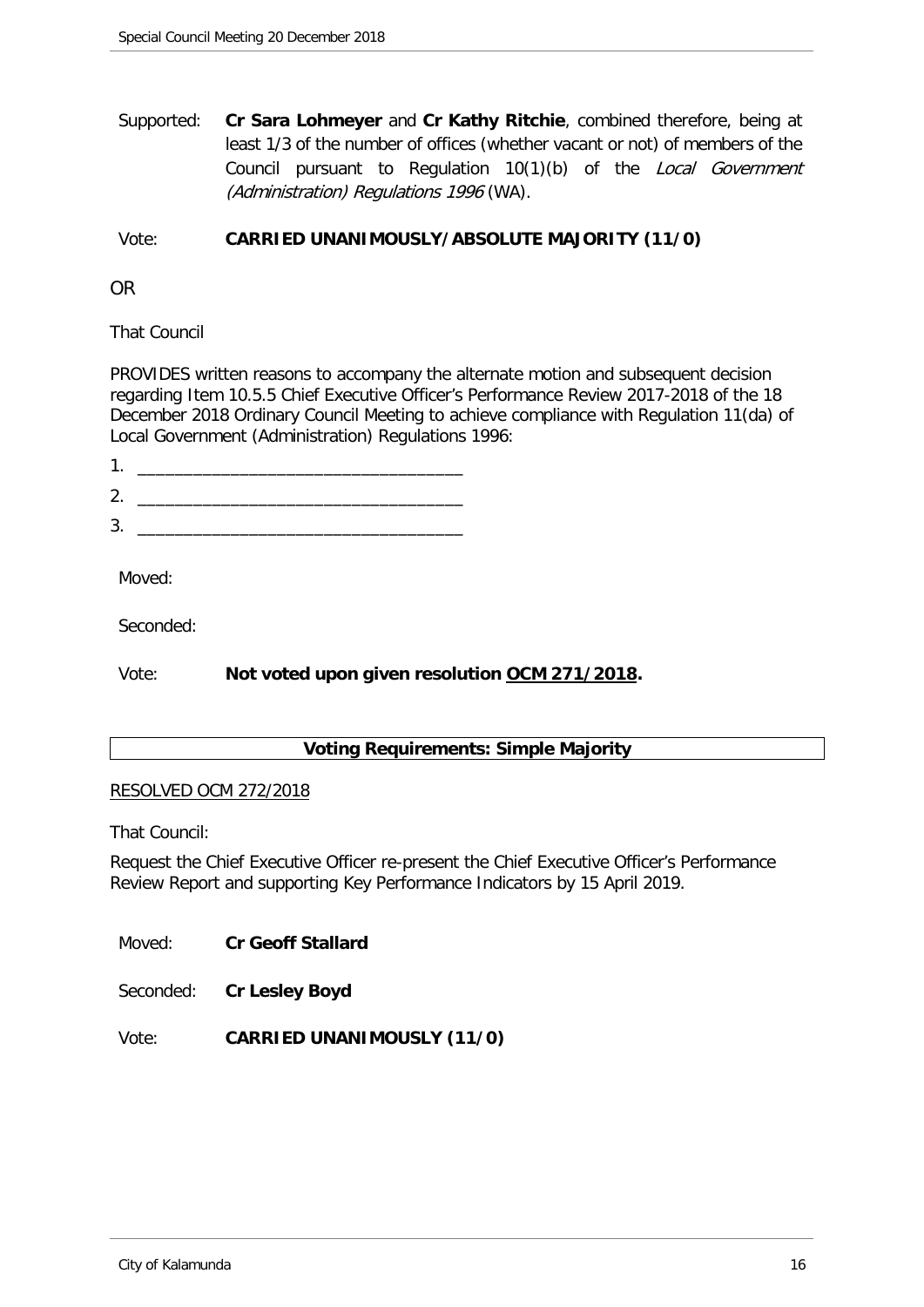#### **LOCAL GOVERNMENT (ADMINISTRATION) REGULATIONS 1996 - REG 11**

#### $11.$ Minutes, content of  $(Act s. 5.25(1)(f))$

- The content of minutes of a meeting of a council or a committee is to include  $-$
- (a) the names of the members present at the meeting; and
- $\left( b\right)$ where a member enters or leaves the meeting during the course of the meeting, the time of entry or departure, as the case requires, in the chronological sequence of the business of the meeting; and
- $(c)$ details of each motion moved at the meeting, the mover and the outcome of the motion; and
- $(d)$ details of each decision made at the meeting; and

(da) written reasons for each decision made at the meeting that is significantly different from the relevant written recommendation of a committee or an employee as defined in section 5.70 (but not a decision to only note

- (e) a summary of each question raised by members of the public at the meeting and a summary of the response to the question; and
- in relation to each disclosure made under section 5.65 or 5.70 in relation to the meeting, where the extent of the interest has also been disclosed, the extent of the interest.  $(f)$

[Regulation 11 amended in Gazette 23 Apr 1999 p. 1717.]